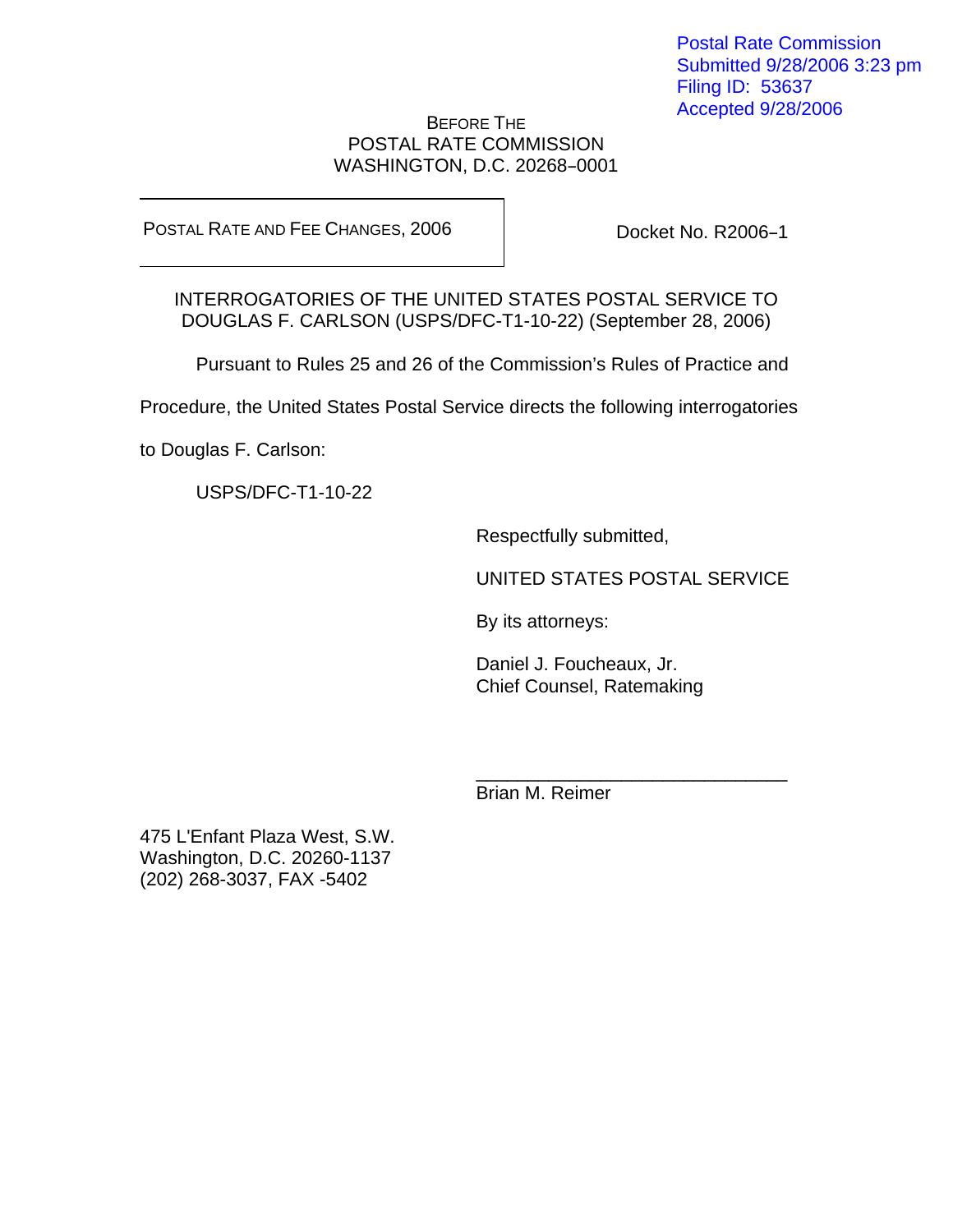**USPS/DFC-T1-10.** Please refer to your testimony on page 9, lines 23 through 24. Is it your understanding that a CFS site is located at the main facility where the post offices, stations and branches will be taking or having their mail taken daily for processing? If not, please explain.

**USPS/DFC-T1-11.** Please refer to page 11, lines 3 through 6, of your testimony. Did you request the Proof of Delivery letters in all of the 49 cited instances because it was uncertain as to whether or not delivery had taken place? If so, why did you wait approximately two weeks after delivery? If not, for what purpose did you request the Proof of Delivery letters?

**USPS/DFC-T1-12.** Please refer to page 11, lines 13 through 14, of your testimony. Please quantify, and provide all data/documentation to support your claim of "many instances."

**USPS/DFC-T1-13.** Please refer to page 11, lines 20 through 22, of your testimony. For the mailing of certified mail flats you reference, please provide the following information:

- a. Total number of certified mail flats mailed
- b. Was the First-Class postage rate paid or the Priority Mail postage rate or a combination of both?
- c. Number of flats with basic return receipt service
- d. Number of flats with electronic return receipt service
- e. Confirm that this referenced mailing was made in one acceptance event. If you cannot confirm, please provide details as to how many collections or acceptances there were for this "mailing."
- f. Number of days from initial acceptance of the mailing to the last time you checked for the 10 percent not receiving a scan.

**USPS/DFC-T1-14.** Please refer to page 11, lines 24 through 28, of your testimony.

(a) Why didn't you follow up to see if the signatures ultimately were posted? (b) Is it possible that the number of unposted signatures is less than 34? If not, why not?

**USPS/DFC-T1-15.** Please refer to page 11, line 27. through page 12, line 1, of your testimony. With respect to this specific mailing:

- a. Where were this mailpieces destined?
- b. Were all of these mailpieces similarly sized?
- c. What sizes were these mailpieces? Please provide envelope or box dimensions.
- d. What class of mail was used for these mailpieces?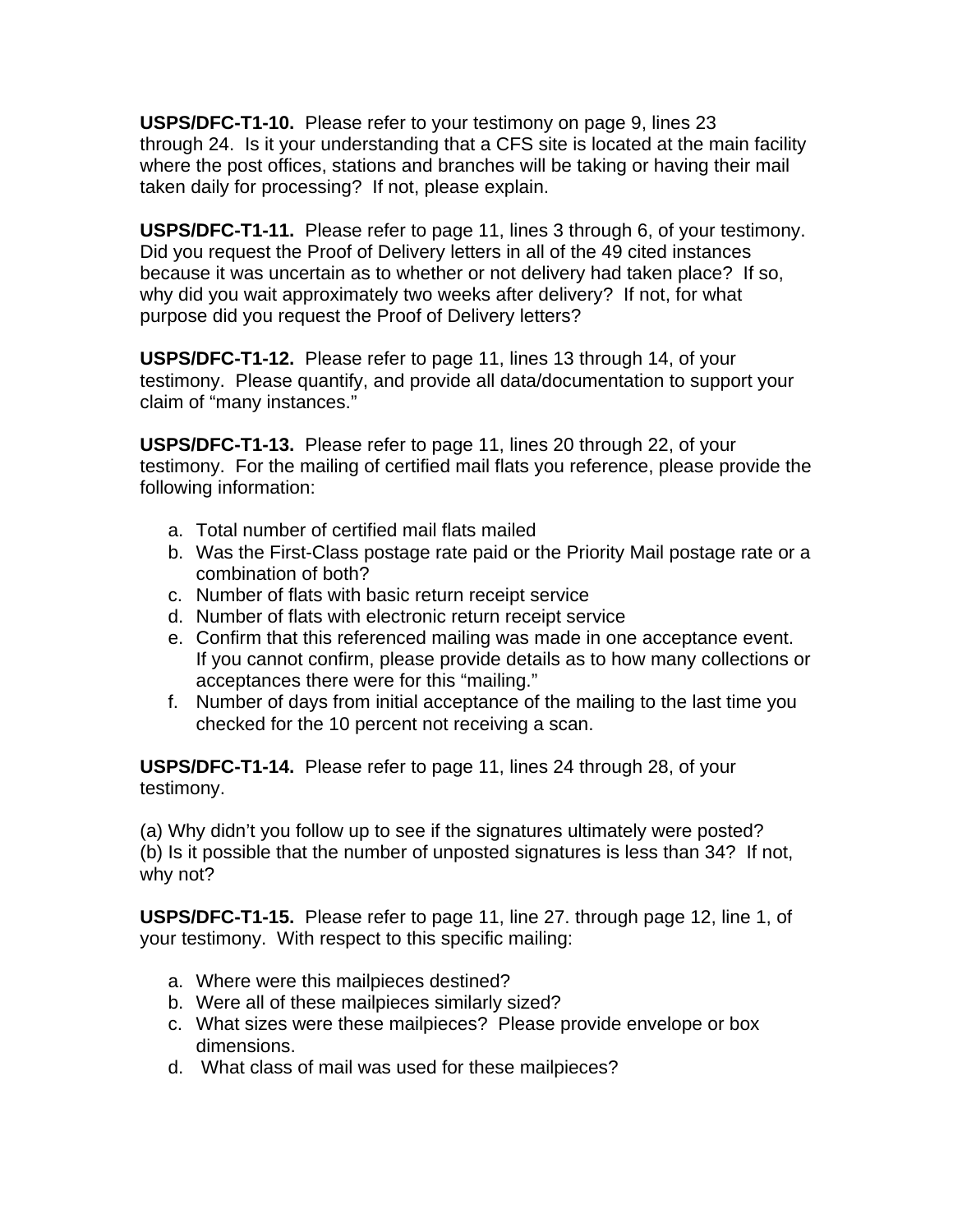**USPS/DFC-T1-16.** Please refer to page 12, lines 19 through 23, of your testimony.

- a. In your experience, how many people do you know who use basic return receipt service?
- b. In your experience, how many people do you know who use electronic return receipt service?
- c. What is the nature of the mailings of the people you know from experience who may later need to prove delivery?
- d. What percentage of the mailings with return receipt service of the people you know from experience will later need to prove delivery? Please breakdown by type of return receipt service.

**USPS/DFC-T1-17.** Please refer to page 14, line 7, of your testimony.

- a. Please define "delay" with respect to a quantifiable amount of time.
- b. Please provide all data and studies you are aware of that you relied on when making this statement.

**USPS/DFC-T1-18.** Please refer to page 14, lines 26 through 28, of your testimony. By "overwhelming desire for certified mail customers to obtain the recipient's signature" are you referring to a pen and ink signature or signature image? If not a pen and ink signature, please explain fully.

**USPS/DFC-T1-19.** Please refer to page 15, lines 2 through 8, of your testimony.

- a. Do you believe that any mail service sold at a window unit incurs window acceptance costs? If your answer is anything other than an unqualified "yes", please explain fully.
- b. Do you believe the electronic return receipt service is only "sending an email message"? If not, please explain fully.
- c. Do you think it is possible that the Postal Service would need to explain electronic return receipt service to some customers (such as how to provide the email address), even if it were included as part of certified mail service? If not, please explain fully.

**USPS/DFC-T1-20.** Please refer to page 15, lines 9 through 10, of your testimony. Please confirm that regardless of how certified mail customers currently deposit mail, they can have access to the original signature by using basic return receipt. If you cannot confirm, please explain fully.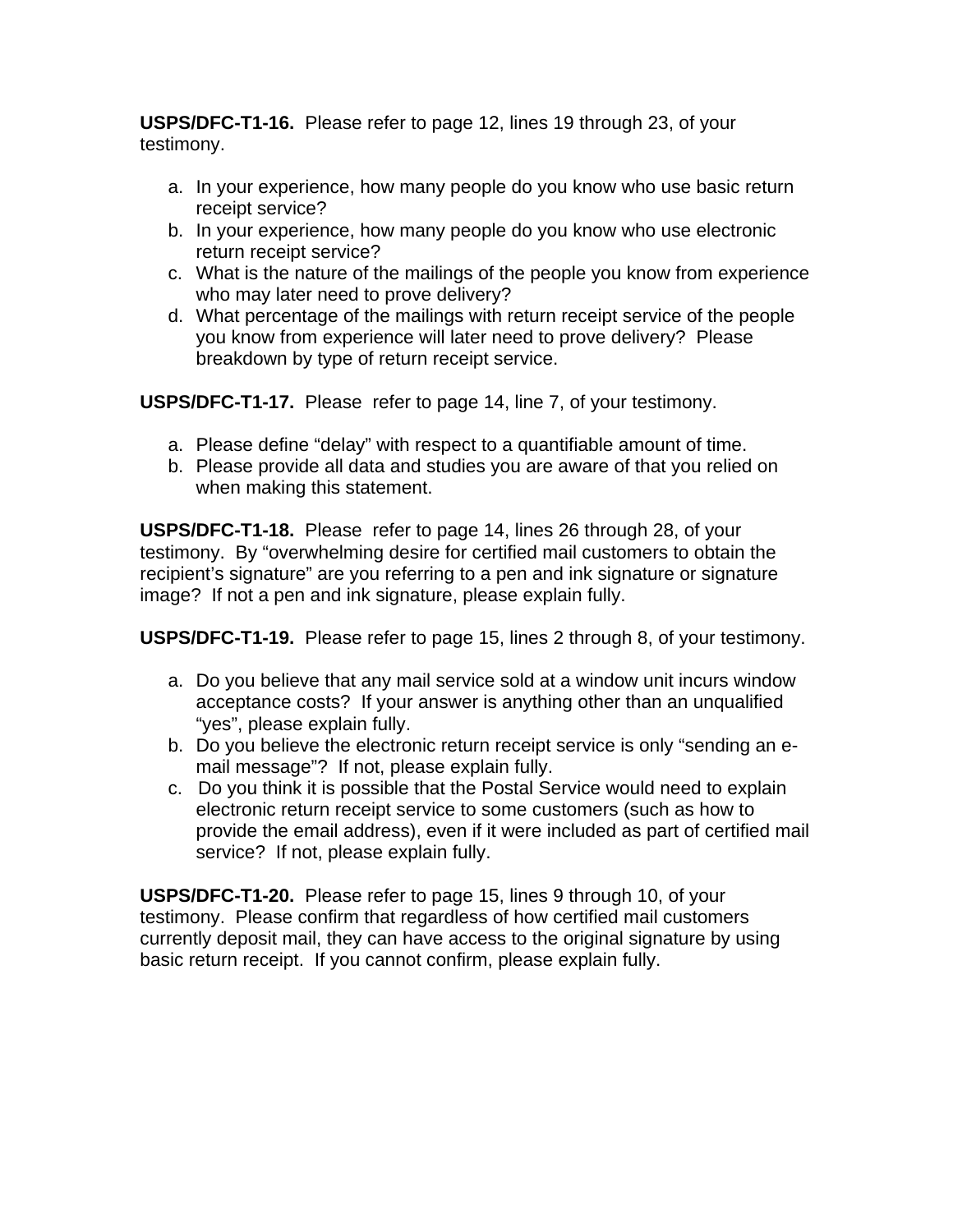**USPS/DFC-T1-21.** Please refer to page 15, lines 13 through 15, of your testimony.

- a. Please confirm that electronic return receipt service provides an electronic image of a signature. If you cannot confirm, please explain.
- b. Considering that .09 percent of the certified mail customers purchasing return receipt service in 2005 requested electronic return receipt service and 86.8 percent of certified mail customers requested basic return receipt service, would you agree that "most" certified mail customers want the original signature and not the electronic signature image? If not, please explain fully.
- c. Do you believe that at least some certified mail customers want the original signature, rather than a copy of the signature image? Please explain any negative response.
- d. Why should any certified mail customers be forced to pay more for certified mail service because of the addition of a service feature they don't ever use?

**USPS/DFC-T1-22.** Please refer to page 15, line 29, through page 16, line 2, of your testimony.

- a. Would you propose that electronic return receipt service be included as part of the basic service for COD, insured mail and registered mail? Please explain fully.
- b. Specifically how would the classification schedule be simplified if an electronic copy of the signature was a basic feature of certified mail? Please explain fully.
- c. How would the convenience of certified mail service be increased for any other than the non-high-volume electronic return receipt customers if the electronic copy of the signature was a basic feature of certified mail? Please explain fully.